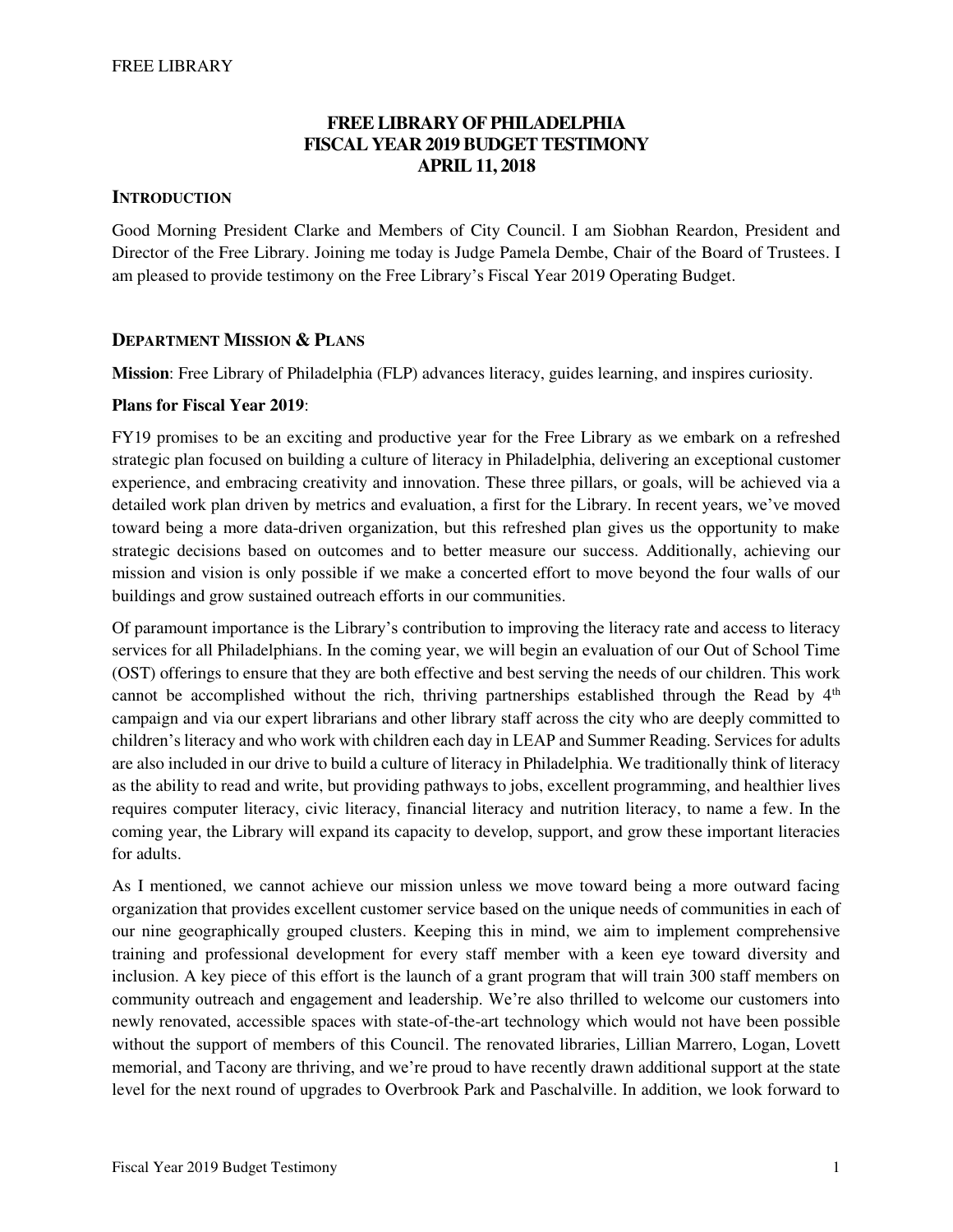being key players in the Rebuild Initiative and launching projects that will bring much-needed improvements to our often 100-year-old buildings.

Finally, we can't deliver excellent customer experiences without partnerships and programming that engage the public. This past year saw the launch of the Center for Public life, a conceptual unit which will focus on providing the most enriching cultural and civic programs in every corner of the city. Our dynamic author events series will expand its reach to the neighborhood libraries and to the Philadelphia Department of Prisons. We'll cull stories from both longtime and brand new Philadelphians and share them widely in the name of inclusion. And we'll capitalize on the efforts of the city's new Poet Laureate by building writer and artist-in-residence programs to interact with our world class collections.

A particular passion of mine over my nearly ten-year tenure with the Free Library is identifying ever-new ways to push our institution forward with creative and innovative thinking, and this will continue to be a key part of our work in the coming year. We've found that encouraging our staff to experiment and explore leads to breakthroughs in service delivery that never would happen if we did all of our thinking around a board room table. In order to capitalize on this, our refreshed strategic plan will embolden staff at all levels of the organization to devise collaborations, creative solutions, and improved means of communications that lead to new opportunities. We'll establish a Futures team that marks national and international trends that could affect library work; each cluster will have the opportunity to learn design thinking and brainstorming techniques that will foster new, bold ways of delivering great library service; and our Hatching Innovation pool will nurture great ideas like the instrument lending library and Philly Bop dance classes for seniors that came about through this effort in recent years.

As you can see, we are enthusiastic about moving forward with this refreshed version of our strategic plan and are still deeply committed to the mission of advancing literacy, guiding learning, and inspiring curiosity for all citizens of Philadelphia. Thank you for the opportunity to share these aspirations. We would not be able to accomplish them without the support and efforts of City Council, and we look forward to working with you in the coming year as effectively as we have in years past.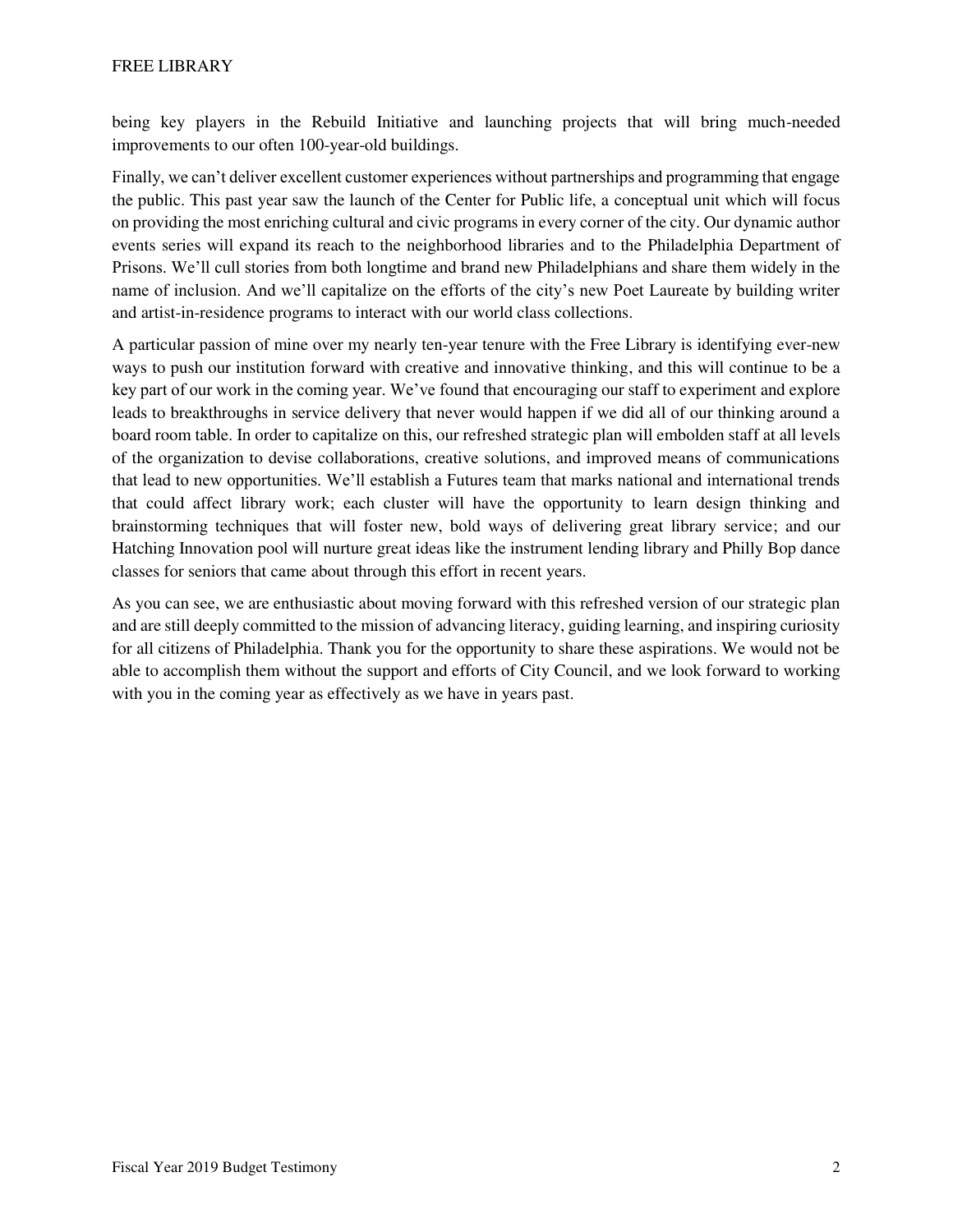# **BUDGET SUMMARY & OTHER BUDGET DRIVERS**

| <b>Staff Demographics Summary (as of December 2017)</b> |           |           |           |           |  |  |  |  |  |
|---------------------------------------------------------|-----------|-----------|-----------|-----------|--|--|--|--|--|
|                                                         | Total     | Minority  | White     | Female    |  |  |  |  |  |
| Number of Full-Time Staff                               | 663       | 353       | 309       | 385       |  |  |  |  |  |
| Number of Exempt Staff                                  | 5         |           | 4         | 2         |  |  |  |  |  |
| Number of Executive Staff (deputy)<br>level and above)  | 5         |           | 4         | 2         |  |  |  |  |  |
| Average Salary, Full-Time Staff                         | \$48,732  | \$43,713  | \$54,465  | \$50,172  |  |  |  |  |  |
| Average Salary, Exempt Staff                            | \$137,944 | \$110,000 | \$144.930 | \$157,110 |  |  |  |  |  |
| Average Salary, Executive Staff                         | \$137,944 | \$110,000 | \$144.930 | \$157,110 |  |  |  |  |  |
| Median Salary, Full-Time Staff                          | \$43,056  | \$39,400  | \$56,777  | \$43,499  |  |  |  |  |  |
| Median Salary, Exempt Staff                             | \$125,000 | \$110,000 | \$125,250 | \$157,110 |  |  |  |  |  |
| Median Salary, Executive Staff                          | \$125,000 | \$110,000 | \$125,250 | \$157,110 |  |  |  |  |  |

| <b>Employment Levels (as of December 2017)</b>            |                 |          |  |  |  |  |  |
|-----------------------------------------------------------|-----------------|----------|--|--|--|--|--|
|                                                           | <b>Budgeted</b> | Filled   |  |  |  |  |  |
| Number of Full-Time Positions                             | 692             | 663      |  |  |  |  |  |
| Number of Part-Time Positions                             | 174             | 90       |  |  |  |  |  |
| Number of Exempt Positions                                | 5               |          |  |  |  |  |  |
| Number of Executive Positions<br>(deputy level and above) | 5               | 5        |  |  |  |  |  |
| Average Salary of All Full-Time<br>Positions              | \$48,670        | \$48,732 |  |  |  |  |  |
| Median Salary of All Full-Time<br>Positions               | \$42,780        | \$43,056 |  |  |  |  |  |

| <b>General Fund Financial Summary by Class</b>    |                |                    |                |                    |                |                  |
|---------------------------------------------------|----------------|--------------------|----------------|--------------------|----------------|------------------|
|                                                   | FY17 Original  | FY17 Actual        | FY18 Original  | FY18 Estimated     | FY19 Proposed  | Difference:      |
|                                                   | Appropriations | <b>Obligations</b> | Appropriations | <b>Obligations</b> | Appropriations | <b>FY19-FY18</b> |
| Class 100 - Employee Compensation                 | \$35,454,254   | \$35,905,717       | \$36,310,826   | \$36,145,294       | \$36,659,781   | \$514,487        |
| Class 200 - Purchase of Services                  | \$2,324,077    | \$2,323,662        | \$2,324,077    | \$2,154,077        | \$2,324,077    | \$170,000        |
| Class $300/400$ - Materials, Supplies & Equipment | \$2,302,659    | \$2,200,968        | \$2,302,659    | \$2,302,659        | \$2,302,659    | \$0              |
| Class 500 - Contributions                         | -80            | \$40,560           | \$0            | \$0                | \$0            |                  |
|                                                   | \$40,080,990   | \$40,470,907       | \$40,937,562   | \$40,602,030       | \$41,286,517   | \$684,487        |

| <b>Contracts Summary (Professional Services only)</b> |             |             |             |             |             |                       |  |  |  |
|-------------------------------------------------------|-------------|-------------|-------------|-------------|-------------|-----------------------|--|--|--|
|                                                       | <b>FY13</b> | <b>FY14</b> | <b>FY15</b> | <b>FY16</b> | <b>FY17</b> | FY18 YTD<br>(Q1 & Q2) |  |  |  |
| Total amount of contracts                             | \$1,176,409 | \$1,303,904 | \$1,548,183 | \$2,305,702 | \$1,038,954 | \$1,450,048           |  |  |  |
| Total amount to M/W/DSBE                              | \$154,914   | \$256,356   | \$290.893   | \$277,660   | \$452,138   | \$450,762             |  |  |  |
| <b>Participation Rate</b>                             | 13%         | 20%         | 19%         | 12%         | 44%         | 31%                   |  |  |  |

| Total M/W/DSBE Contract Participation Goal (Public Works; Services, Supplies<br>& Equipment: and Professional Services combined) |      |             |             |  |  |  |
|----------------------------------------------------------------------------------------------------------------------------------|------|-------------|-------------|--|--|--|
|                                                                                                                                  | FY17 | <b>FY18</b> | <b>FY19</b> |  |  |  |
| M/W/DSBE Contract Participation Goal                                                                                             | 35%  | 35%         | 35%         |  |  |  |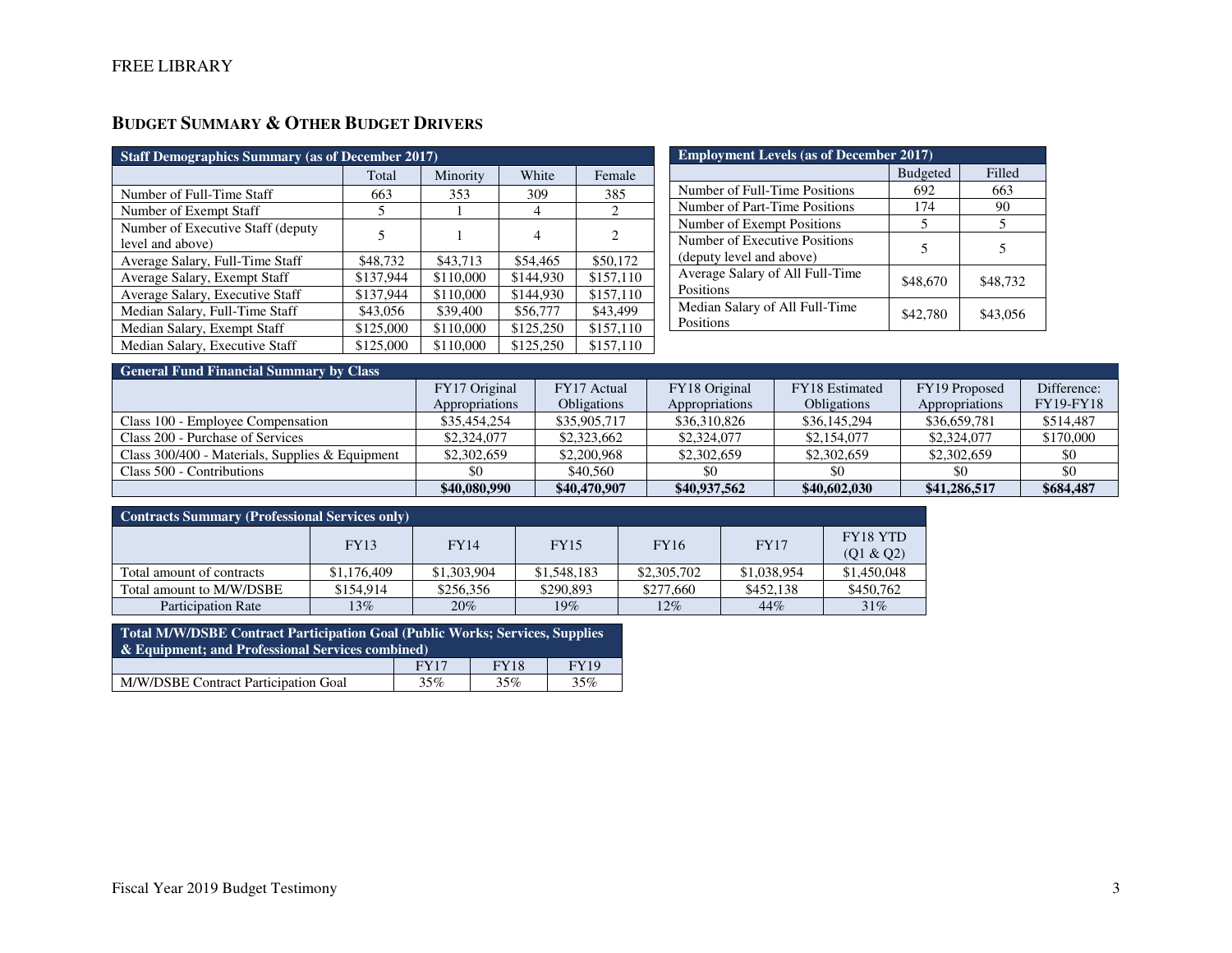## **PROPOSED BUDGET OVERVIEW**

The proposed Fiscal Year 2019 General Fund budget totals \$41,286,517, an increase of \$684,487 over Fiscal Year 2018 estimated obligation levels. This increase is primarily due to District Council 33 pay increases and restored funding of the Read by 4<sup>th</sup> program.

The proposed budget includes:

- \$36,659,781 in Class 100, a \$514,487 increase over FY18. This funding includes District Council 33 union pay increases.
- \$2,324,077 in Class 200, a \$170,000 increase over FY18. This funding restores the Read by  $4<sup>th</sup>$ program for tutors.
- \$2,302,659 in Class 300/400, no change from FY18.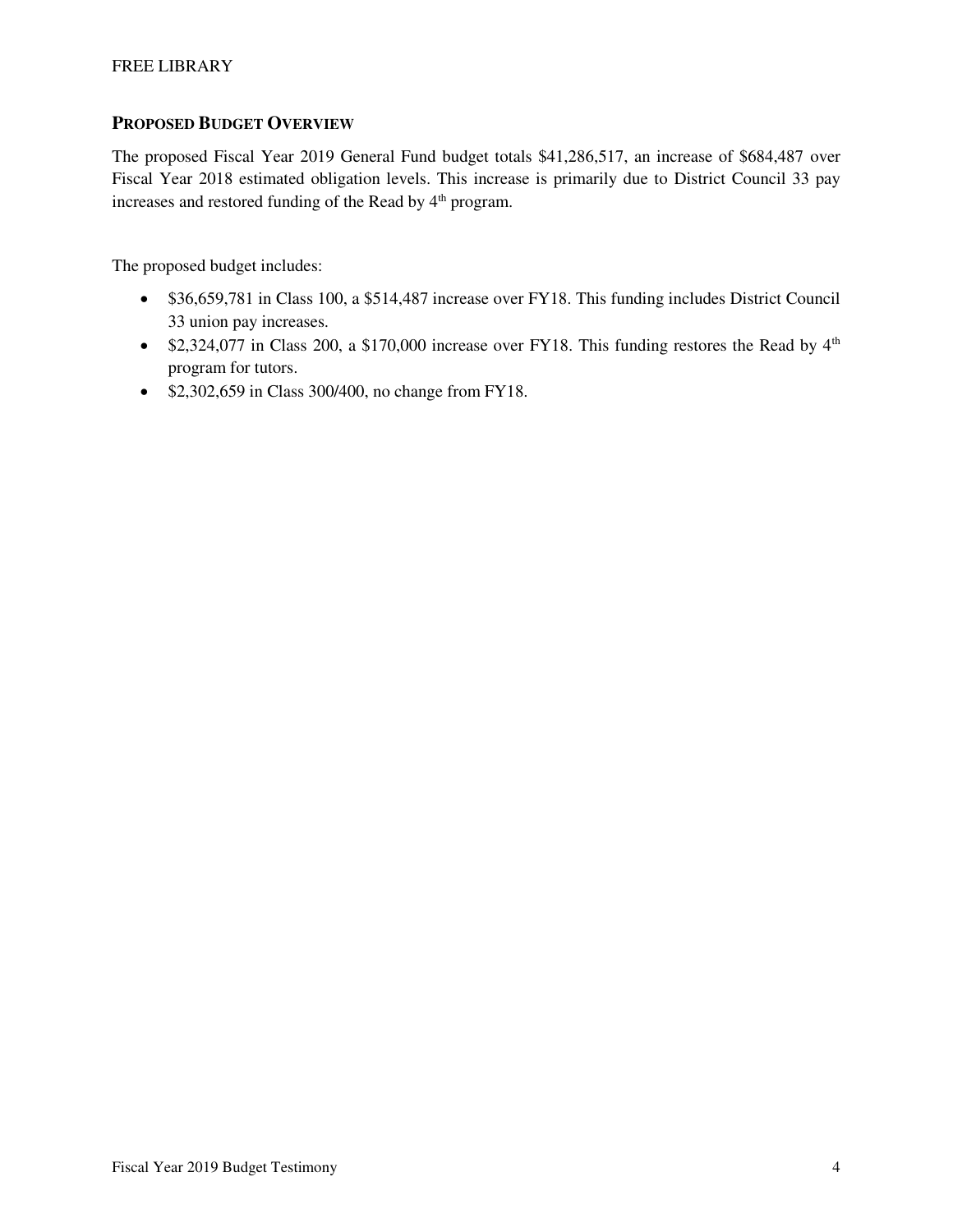## FREE LIBRARY

# **STAFFING LEVELS**

The department is requesting 692 General Fund budgeted positions for FY19, level with FY18.

# **NEW HIRES**

| New Hires (from $7/1/2017$ to December 2017) |                              |         |         |           |  |  |  |  |  |
|----------------------------------------------|------------------------------|---------|---------|-----------|--|--|--|--|--|
|                                              | Total Number of<br>New Hires | Laotian | Russian | Ukrainian |  |  |  |  |  |
| <b>Black or African American</b>             |                              |         |         |           |  |  |  |  |  |
| Asian                                        |                              |         |         |           |  |  |  |  |  |
| White                                        |                              |         |         |           |  |  |  |  |  |
| Other                                        |                              |         |         |           |  |  |  |  |  |
| Total                                        |                              |         |         |           |  |  |  |  |  |

Since December, FLP has hired three additional individuals: two who identify as Black or African American, and one who identifies as White.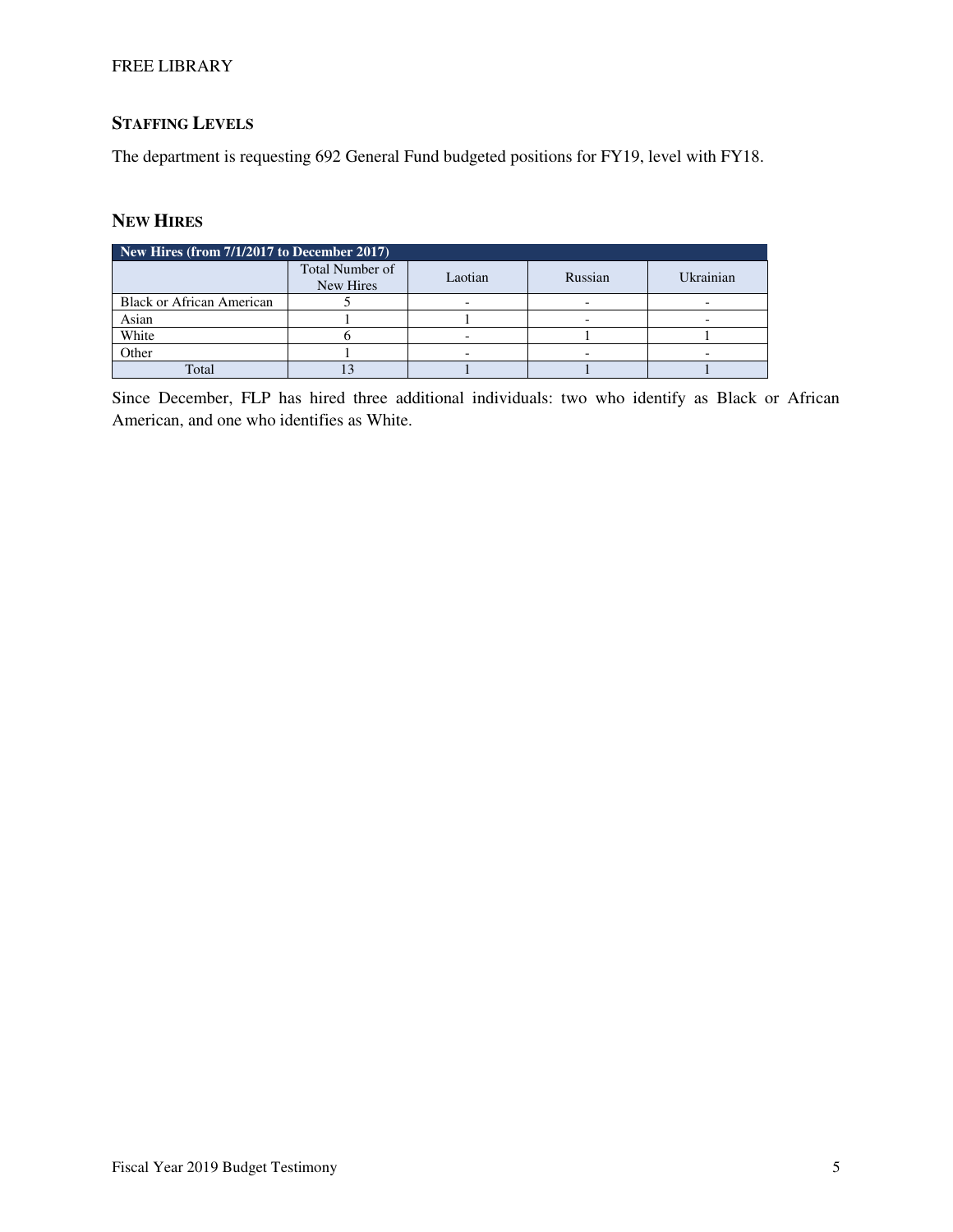## **PERFORMANCE, CHALLENGES, AND INITIATIVES**

#### **Administration**:

#### **FY19 Strategic Goals**

- Continue to develop a fully trained workforce.
- Create a workforce that mirrors the diverse population of Philadelphia.
- Publish diversity data on the FLP by race, national origin, veteran status, and those with disabilities.

| <b>FY19 Performance Measures</b>                                              |             |             |             |             |  |  |  |  |  |
|-------------------------------------------------------------------------------|-------------|-------------|-------------|-------------|--|--|--|--|--|
|                                                                               |             | <b>FY18</b> |             |             |  |  |  |  |  |
|                                                                               | <b>FY17</b> | <b>YTD</b>  | <b>FY18</b> | <b>FY19</b> |  |  |  |  |  |
| Measure                                                                       | Actual      | $(Q1 + Q2)$ | Target      | Target      |  |  |  |  |  |
| Social Media usage: Facebook, Twitter, Instagram, and<br>YouTube <sup>1</sup> | 56.353      | 60.118      | 69,100      | 83,375      |  |  |  |  |  |
| Departmental M/W/DSBE participation rate <sup>2</sup>                         | 41%         | N/A         | 35%         | 35%         |  |  |  |  |  |

*1 This measure includes posts, numbers of followers, and hits. FLP seeks a percentage increase every quarter.* 

<sup>2</sup> This is an annual measure, and it is tabulated at year-end. Contracts are conformed throughout the year, and the rate may vary across quarters, *depending on the value of contracts conformed to date.* 

#### **Customer Engagement**:

#### **FY19 Strategic Goals**

• Maintain an overall open rate for all public service facilities of at least 90 percent.

• Increase program attendance system-wide by 5 percent.

| <b>FY19 Performance Measures</b>                   |             |             |             |             |  |  |  |  |  |
|----------------------------------------------------|-------------|-------------|-------------|-------------|--|--|--|--|--|
|                                                    |             | FY18 YTD    |             |             |  |  |  |  |  |
| Measure                                            | FY17 Actual | $(Q1 + Q2)$ | FY18 Target | FY19 Target |  |  |  |  |  |
| In-person visits <sup>1</sup>                      | 5,128,715   | 2,474,078   | 5,300,000   | 5,400,000   |  |  |  |  |  |
| New youth library cards <sup>2</sup>               | 26.921      | 52,246      | 113,000     | 26,000      |  |  |  |  |  |
| Hours of service <sup>3</sup>                      | 100,426     | 50,766      | 105,000     | 106,800     |  |  |  |  |  |
| Program attendance <sup>4</sup>                    | 684.887     | 293.650     | 681,000     | 692,500     |  |  |  |  |  |
| Circulation counts (collection use statistics) $5$ | 6,734,256   | 3,206,004   | 6,800,000   | 6,900,000   |  |  |  |  |  |

<sup>1</sup> The number of in-person visits is down FY18 following library closures in the first half of FY18.

*2 This measure tracks the number of children and teens who have never been Free Library cardholders. The number of new cards is expected to increase in FY18, as the Library will be registering all School District of Philadelphia students during the school year in FY18. The target is subsequently lower in FY19, as most District students will have been reached in the preceding year.* 

*3 This measure tracks hours of operation.* 

*4 Program attendance reflects the day-to-day activities of library staff to engage community residents in life-long learning. This is a roll-up of preschool, children, teen, adult, and senior program attendance.* 

 $^5$  This measure includes hard copy and e-book circulation; the number of holds that people place on titles, both in print and electronic format; *and electronic database usage.*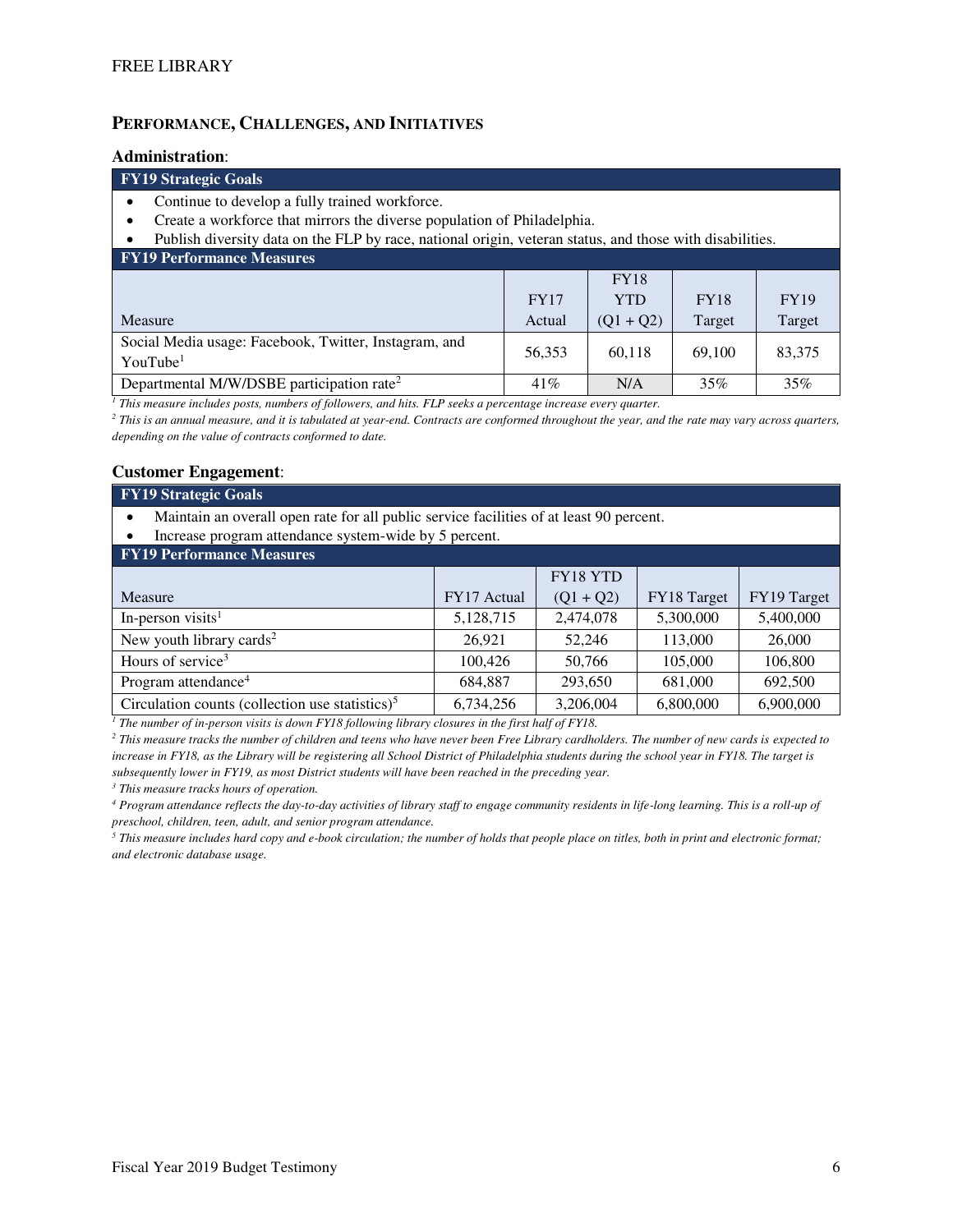## **Information Technology and Digital Strategies**:

#### **FY19 Strategic Goals**

- Improve connectivity speeds for Parkway Central and all regional libraries.
- Virtualize 100% of physical servers that support digital initiatives.
- Implement a site-wide (*freelibrary.org*) Content Management System (CMS) to support digital web production activities and a formalized editorial process.
- Improve IT deliverable capacity by 20% by advancing in-house project management capabilities.
- Virtualize 100% of physical servers that support digital initiatives.
- Improve IT project delivery rates by adopting project management system.
- Introduce data visualization capabilities.
- **FY19 Performance Measures**

| T TIS TULIMINUM MUMBULUS                                                                           |             |             |             |             |
|----------------------------------------------------------------------------------------------------|-------------|-------------|-------------|-------------|
|                                                                                                    |             | FY18 YTD    |             |             |
| Measure                                                                                            | FY17 Actual | $(Q1 + Q2)$ | FY18 Target | FY19 Target |
| Virtual visits via FLP website                                                                     | 5,029,713   | 3,094,873   | 5,330,000   | 5,440,000   |
| Digital $access1$                                                                                  | 3,341,726   | 1,756,169   | 2,800,000   | 2,950,000   |
| Number of branches upgraded to higher/faster<br>bandwidth during the reporting period <sup>2</sup> | N/A         | 42          | 49          | 4           |

*1 This measure includes digital reach and activities, including Wi-Fi usage, eBook circulation, electronic resource/database use, and public PC use. This measure counts every login.* 

*2 This measure uses increasing connectivity as a measure of bandwidth. FLP has usage measures that it uses. Upgrades are happening on an ongoing basis; upgrades are done whenever use is no longer sustained by bandwidth. This is supported by the e-rate reimbursement program and measured on an ongoing basis. For FY19, only four facilities remain to be upgraded: Parkway Central and three regional libraries.* 

#### **Property Management**:

| <b>FY19 Strategic Goals</b>                                             |             |             |             |             |  |  |  |  |
|-------------------------------------------------------------------------|-------------|-------------|-------------|-------------|--|--|--|--|
| Implement Phases One through Four of Controls Project (energy savings). |             |             |             |             |  |  |  |  |
| Implement new security systems in 20 branches.                          |             |             |             |             |  |  |  |  |
| <b>FY19 Performance Measures</b>                                        |             |             |             |             |  |  |  |  |
|                                                                         | <b>FY17</b> | FY18 YTD    | <b>FY18</b> | <b>FY19</b> |  |  |  |  |
| Measure                                                                 | Actual      | $(Q1 + Q2)$ | Target      | Target      |  |  |  |  |
| Energy use $(kWh)^1$                                                    | 8,807,633   | 4,544,655   | 8,807,633   | 7,222,259   |  |  |  |  |
| Building service requests $(totals)^2$                                  | 2,654       | 2,014       | 2,654       | 3,400       |  |  |  |  |
| Median turnaround time (to completion) for building<br>service requests | 7.1         | 5.8         | 5.0         | 5.0         |  |  |  |  |
| Number of events supported by property management <sup>3</sup>          | 2,612       | 2.015       | 2.800       | 3,200       |  |  |  |  |

*1 The five 21st century libraries coming online all have energy-efficient features in them (motion-sensor lights, energy efficient HVACs, LED lighting). Energy use (kWh) represents 12 library sites that are part of the project. The Library projects usage savings of 18%.* 

*2 This is internal maintenance.* 

<sup>3</sup> This includes custodial work and security support for events (mainly at Parkway Central), such as weddings and the use of the kitchen. *Reimbursements for this purpose go from the Foundation to the General Fund. There is seasonality to this measure: Q3 is expected to be slower than both Q1 and Q2, as fewer events take place on the fourth-floor terrace in the winter*.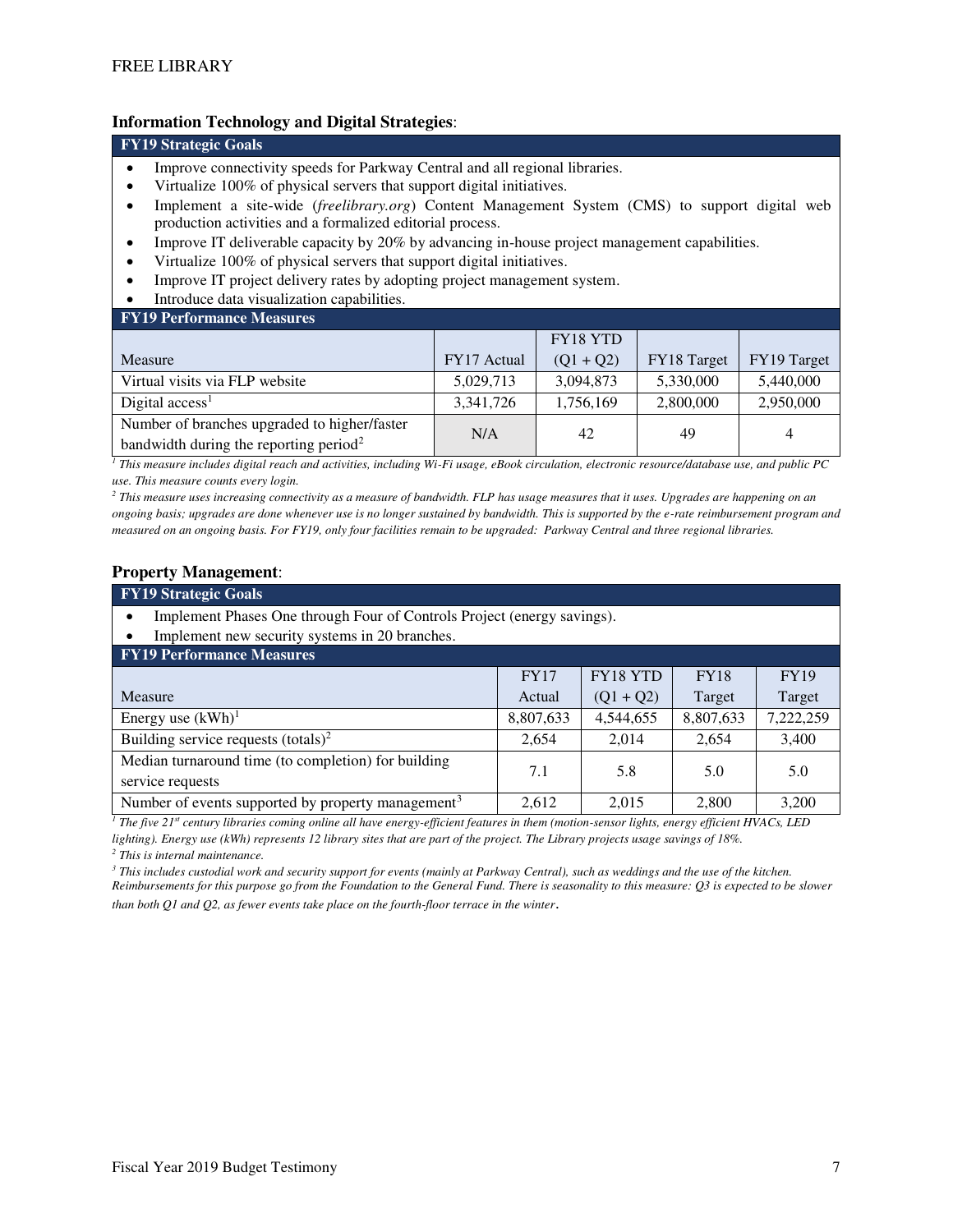## **OTHER BUDGETARY IMPACTS**

## **Federal and State (Where Applicable)**

The Free Library receives about \$1M in reimbursements for IT-related expenses through the federal E Rate program administered by the FCC. E Rate accounts for our ability to provide Internet service free of charge on over 1,000 public computers. It also accounts for our Wide Area Network (WAN) service which covers all of our data transport within the Library system, our cellular data service for the Techmobile, and hardware including wireless access points, switches and routers, and firewall appliances.

The Free Library frequently receives funding from the Institute of Museum and Library Services (IMLS), which is a federal agency that supports the work of libraries and museums nation-wide. Currently, IMLS funding is supporting our Paschalville Partnership to assist job-seekers in southwest Philadelphia (\$543K over 3 years), and the Laura Bush 21<sup>st</sup> Century Librarian Program to develop a curriculum for skills for community-centered librarianship (\$480K over 3 years).

The Commonwealth of Pennsylvania provides additional funding for collections, furniture and equipment, and operating expenditures. For FY18, this amounts to \$5.6M, or the same as we received in FY17. The Free Library also receives Library Services and Technology Act (LSTA) funds to support programs annually, most notably for the Library for the Blind and Physically Handicapped (\$1M). The LSTA funds are actually administered and dispensed by IMLS to State Libraries to support library activities statewide. For FY17, this amounted to \$1.7M, and for FY18 we have currently received \$1M in funding for the Library for the Blind and Physically Handicapped.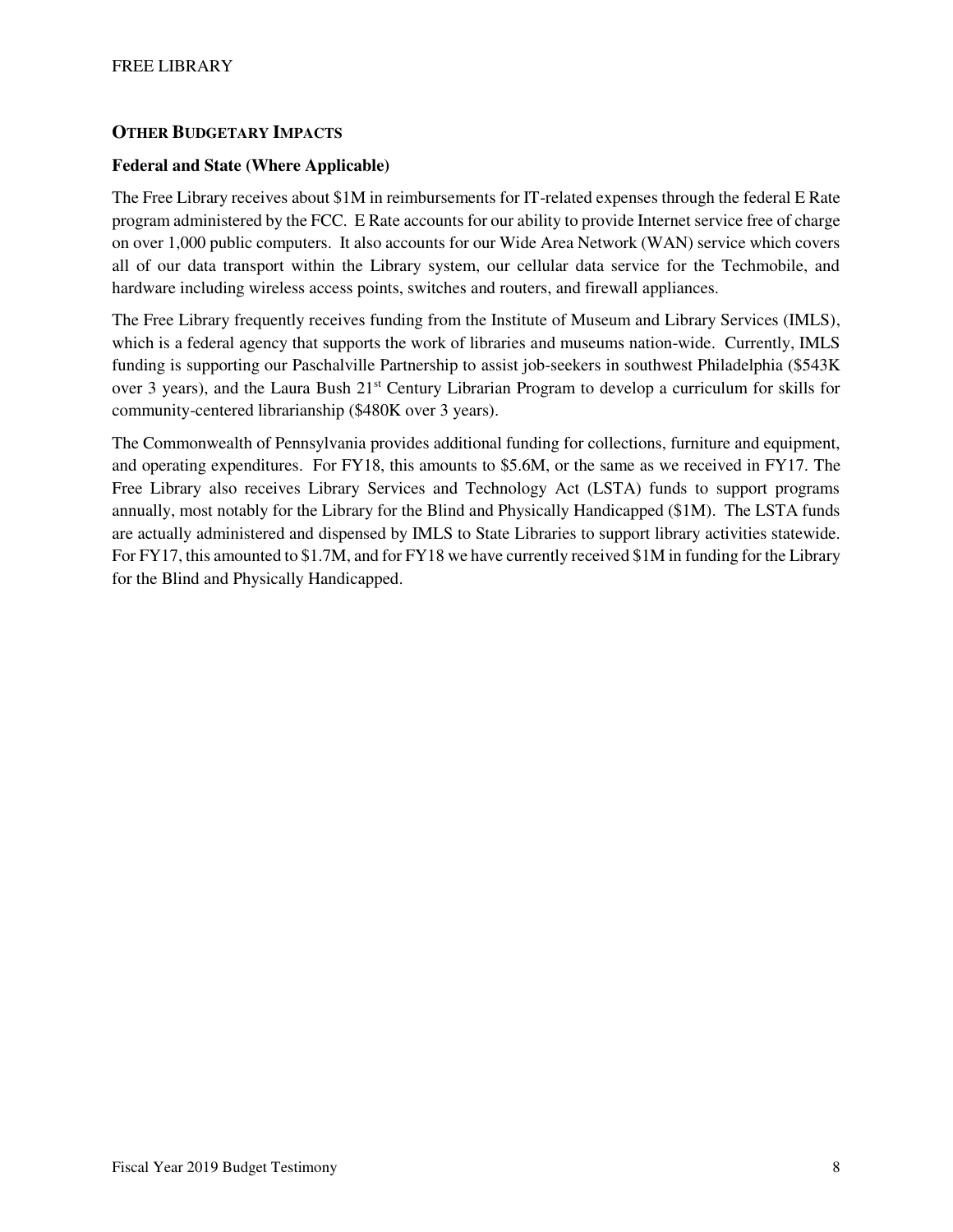# **CONTRACTING EXPERIENCE**

| M/W/DSBE Participation on Large Professional Services Contracts |                                   |                                 |                          |                               |                           |                                                 |                                          |                                         |                                                   |                                                                                                              |                                                          |
|-----------------------------------------------------------------|-----------------------------------|---------------------------------|--------------------------|-------------------------------|---------------------------|-------------------------------------------------|------------------------------------------|-----------------------------------------|---------------------------------------------------|--------------------------------------------------------------------------------------------------------------|----------------------------------------------------------|
|                                                                 | Top Five Largest Contracts, FY18  |                                 |                          |                               |                           |                                                 |                                          |                                         |                                                   |                                                                                                              |                                                          |
| Vendor<br>Name                                                  | Service<br>Provided               | Dollar<br>Amount of<br>Contract | <b>RFP</b> Issue<br>Date | Contract<br><b>Start Date</b> | Ranges in<br><b>RFP</b>   | $%$ of<br>M/W/DSBE<br>Participation<br>Achieved | \$ Value of<br>M/W/DSBE<br>Participation | Total %<br>Participation<br>- All DSBEs | Total \$<br>Value<br>Participation<br>- All DSBEs | Local<br><b>Business</b><br>(principal<br>place of<br>business<br>located within<br>City limits)<br>[ves/no] | Waiver for<br>Living Wage<br>Compliance?<br>[yes $/$ no] |
| Verizon                                                         | <b>WAN</b>                        | \$860,938                       | 2/17/2017                | 7/1/2017                      | MBE:0<br>WBE:0<br>DSBE: 0 | $0\%$<br>$0\%$<br>$0\%$                         | \$0<br>\$0<br>\$0                        | $0\%$                                   | \$0                                               | yes                                                                                                          | no                                                       |
| Personal<br>Security<br>Services                                | Cash<br>Management                | \$138,750                       | 11/25/2014               | 1/1/2015                      | MBE:0<br>WBE:0<br>DSBE: 0 | 100%<br>$0\%$<br>$0\%$                          | \$138,750<br>\$0<br>\$0                  | 100%                                    | \$138,750                                         | yes                                                                                                          | no                                                       |
| Project<br><b>HOME</b>                                          | Restroom<br>attendant<br>Services | \$132,349                       | 6/6/2016                 | 7/1/2016                      | MBE:0<br>WBE:0<br>DSBE: 0 | $0\%$<br>$0\%$<br>$0\%$                         | \$0<br>\$0<br>\$0                        | $0\%$                                   | \$0                                               | yes                                                                                                          | no                                                       |
| Unique<br>Management                                            | Overdue<br>mailing<br>Services    | \$60,000                        | 10/11/2016               | 1/1/2017                      | MBE:0<br>WBE:0<br>DSBE: 0 | $0\%$<br>$0\%$<br>$0\%$                         | \$0<br>\$0<br>\$0                        | $0\%$                                   | \$0                                               | no                                                                                                           | no                                                       |
| It's Jordan<br>Leah LLC                                         | Graphic<br>Design<br>Services     | \$24,000                        | 7/1/2017                 | 7/1/2017                      | MBE:0<br>WBE:0<br>DSBE: 0 | $0\%$<br>100%<br>$0\%$                          | \$0<br>\$24,000<br>\$0                   | 100%                                    | \$24,000                                          | yes                                                                                                          | no                                                       |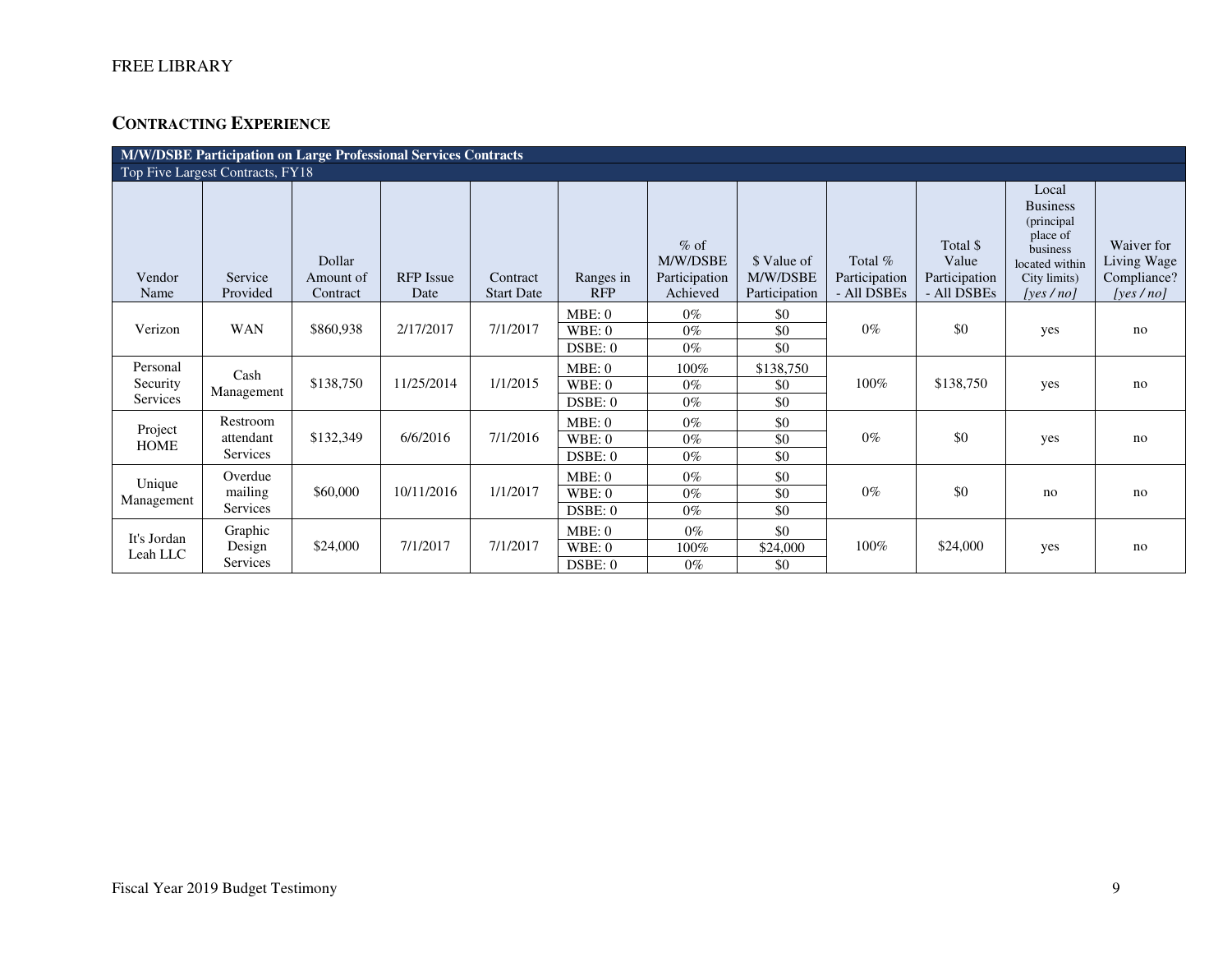# **EMPLOYEE DATA**

| <b>Staff Demographics (as of December 2017)</b> |                        |                  |                        |                  |                  |  |  |  |
|-------------------------------------------------|------------------------|------------------|------------------------|------------------|------------------|--|--|--|
|                                                 | <b>Full-Time Staff</b> |                  | <b>Executive Staff</b> |                  |                  |  |  |  |
|                                                 | Male                   | Female           |                        | Male             | Female           |  |  |  |
|                                                 | African-               | African-         |                        | African-         | African-         |  |  |  |
|                                                 | American               | American         |                        | American         | American         |  |  |  |
| Total                                           | 136                    | 170              | Total                  | $\overline{0}$   | $\mathbf{1}$     |  |  |  |
| % of Total                                      | 21%                    | 26%              | % of Total             | $0\%$            | 20%              |  |  |  |
| Average Salary                                  | \$41,640               | \$44,083         | Average Salary         | N/A              | \$110,000        |  |  |  |
| <b>Median Salary</b>                            | \$39,400               | \$38,546         | Median Salary          | N/A              | \$110,000        |  |  |  |
|                                                 | White                  | White            |                        | White            | White            |  |  |  |
| Total                                           | 118                    | 192              | Total                  | 3                | 1                |  |  |  |
| % of Total                                      | $18\%$                 | 29%              | % of Total             | 60%              | 20%              |  |  |  |
| Average Salary                                  | \$52,583               | \$55,628         | Average Salary         | \$125,167        | \$204,219        |  |  |  |
| Median Salary                                   | \$50,466               | \$57,402         | Median Salary          | \$125,000        | \$204,219        |  |  |  |
|                                                 | Hispanic               | Hispanic         |                        | Hispanic         | Hispanic         |  |  |  |
| Total                                           | 10                     | 11               | Total                  | $\Omega$         | $\overline{0}$   |  |  |  |
| % of Total                                      | 2%                     | 2%               | % of Total             | $0\%$            | $0\%$            |  |  |  |
| Average Salary                                  | \$43,465               | \$49,104         | Average Salary         | N/A              | N/A              |  |  |  |
| Median Salary                                   | \$35,905               | \$36,180         | Median Salary          | N/A              | N/A              |  |  |  |
|                                                 | Asian                  | Asian            |                        | Asian            | Asian            |  |  |  |
| Total                                           | 10                     | 12               | Total                  | $\mathbf{0}$     | $\boldsymbol{0}$ |  |  |  |
| % of Total                                      | 2%                     | 2%               | % of Total             | $0\%$            | $0\%$            |  |  |  |
| Average Salary                                  | \$54,743               | \$50,562         | Average Salary         | N/A              | N/A              |  |  |  |
| Median Salary                                   | \$45,747               | \$43,254         | Median Salary          | N/A              | N/A              |  |  |  |
|                                                 | Other                  | Other            |                        | Other            | Other            |  |  |  |
| Total                                           | 3                      | $\theta$         | Total                  | $\theta$         | 1                |  |  |  |
| % of Total                                      | $0\%$                  | $0\%$            | % of Total             | $0\%$            | 20%              |  |  |  |
| Average Salary                                  | \$40,618               | N/A              | Average Salary         | N/A              | N/A              |  |  |  |
| <b>Median Salary</b>                            | \$39,716               | N/A              | <b>Median Salary</b>   | N/A              | N/A              |  |  |  |
|                                                 | <b>Bilingual</b>       | <b>Bilingual</b> |                        | <b>Bilingual</b> | <b>Bilingual</b> |  |  |  |
| Total                                           | 31                     | 40               | Total                  | $\Omega$         | $\boldsymbol{0}$ |  |  |  |
| % of Total                                      | 5%                     | 6%               | % of Total             | $0\%$            | $0\%$            |  |  |  |
| Average Salary                                  | \$56,043               | \$60,330         | Average Salary         | N/A              | N/A              |  |  |  |
| Median Salary                                   | \$57,651               | \$65,646         | Median Salary          | N/A              | N/A              |  |  |  |
|                                                 | Male                   | Female           |                        | Male             | Female           |  |  |  |
| Total                                           | 277                    | 385              | Total                  | 3                | $\overline{c}$   |  |  |  |
| % of Total                                      | 42%                    | 58%              | % of Total             | 60%              | 40%              |  |  |  |
| Average Salary                                  | \$46,610               | \$50,172         | Average Salary         | \$125,167        | \$157,110        |  |  |  |
| Median Salary                                   | \$42,247               | \$43,499         | Median Salary          | \$125,000        | \$157,110        |  |  |  |